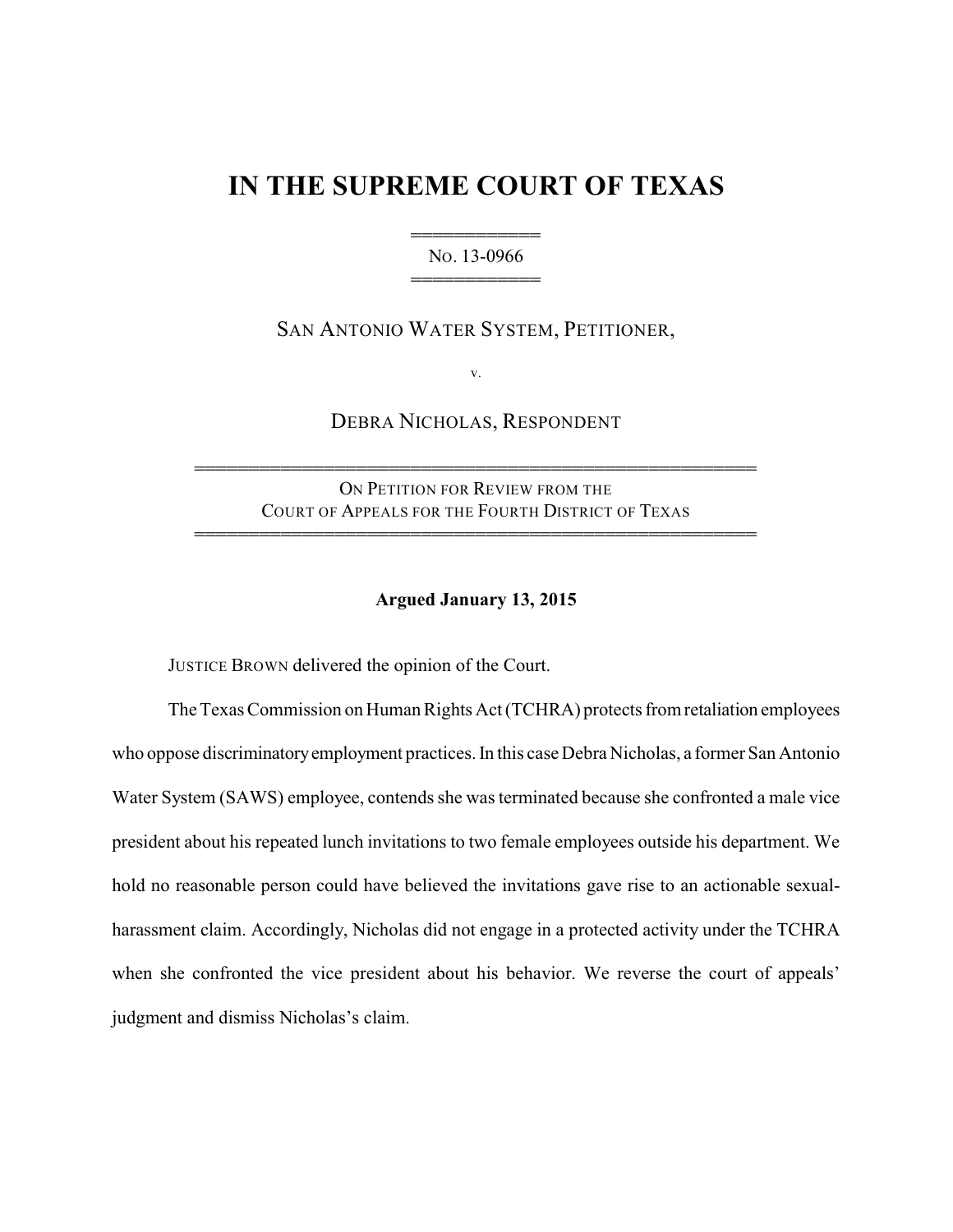A Bexar County jury heard Nicholas's action against SAWS. The jury found for Nicholas and the trial court entered judgment on the jury's verdict. The following facts were developed at trial.

In 2006, Nicholas was employed as chief of staff to David Chardavoyne, SAWS's CEO. Earlythat year, Chardavoyne called Nicholas into an in-progressmeetingwith Frank Stenger-Castro, SAWS's general counsel. Stenger-Castro told them that Lisa Spielhagen, a paralegal, informed him she had been repeatedly invited to lunch by Greg Flores, a recently hired vice president, and was uncomfortable with the invitations. According toChardavoyne's and Nicholas's testimony, Stenger-Castro told them Spielhagen said she felt harassed and that she would file a formal complaint if the invitations persisted. Nicholas added that Stenger-Castro mentioned that Flores had also invited to lunch a second employee, training consultant Sharon Snoga, though Stenger-Castro said he had not personally spoken with Snoga.

Stenger-Castro, however, testified that Speilhagen did not complainabout sexual harassment or suggest she would file a complaint; rather, she simply found the invitations awkward and inappropriate, and wanted them stopped. He testified he went to Chardavoyne out of an abundance of caution because Flores's behavior was "risky," though he did not believe it violated SAWS's sexual-harassment policy.

Chardavoyne and Nicholas testified they met with Flores shortly after their meeting with Stenger-Castro. Nicholas testified Flores admitted to inviting the women to lunch and once complimented Snoga on her appearance but denied he intended to sexually harass either woman and said he would change his behavior. Chardavoyne testified Nicholas did not say much at the meeting

**I**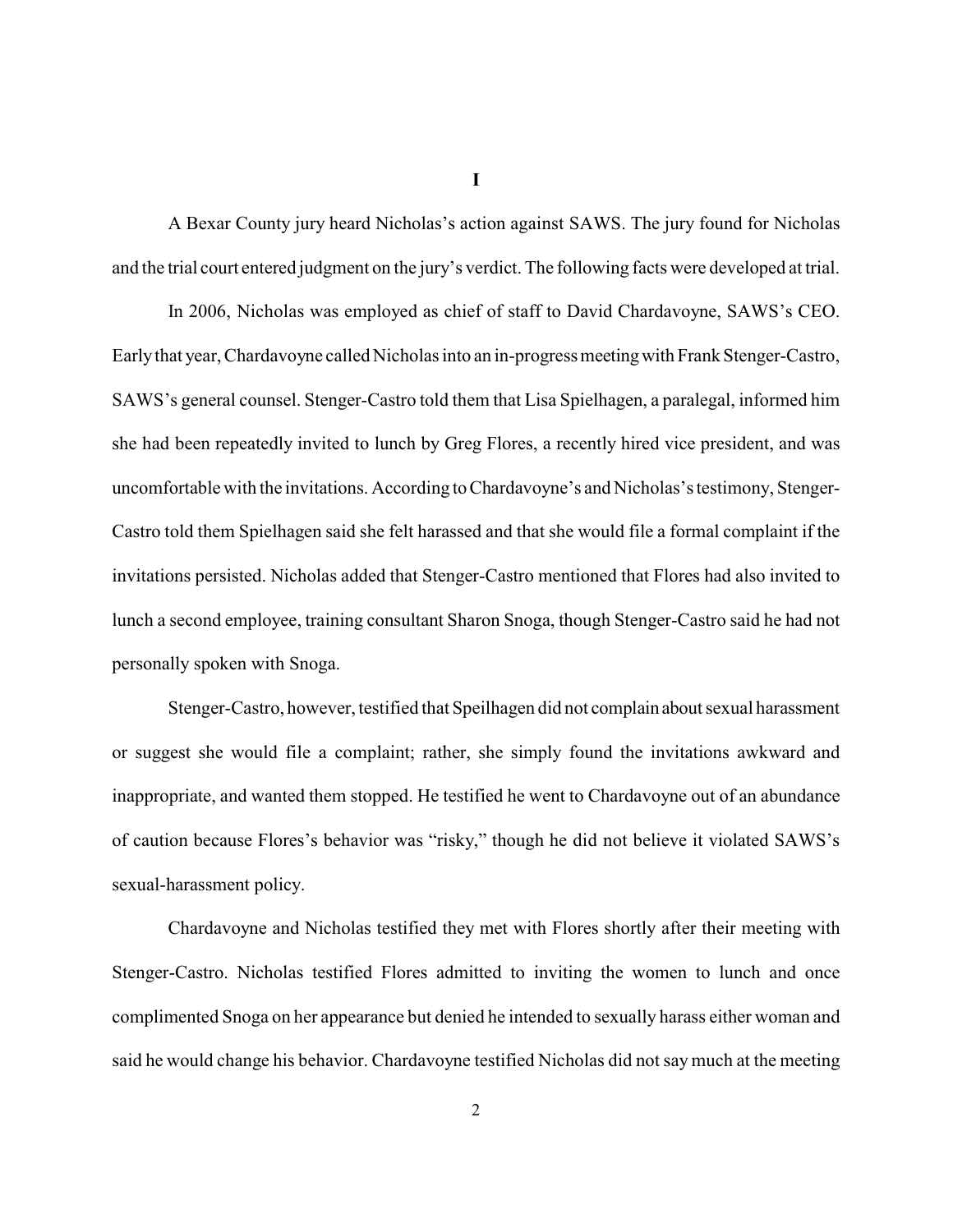beyond reenforcing his admonishments to stop asking the women to lunch. Nicholas testified Chardavoyne said he would not allow a member of the executive team to sexually harass anyone, and that she told Flores it was "not a good idea for him to be going out with women in the organization . . . by himself," which "can be construed as inappropriate." Nicholas testified she further told Flores he risked losing his job if his conduct persisted. When asked if Nicholas intended to counsel or reprimand Flores to prevent potential sexual harassment, Nicholas responded, "Absolutely . . . because Frank Stenger-Castro . . . told us that if it didn't stop, Lisa Spielhagen would file a complaint." Flores, on the other hand, denied a conversation with Chardavoyne and Nicholas about his lunch invitations ever took place. He did, however, testify to sending Snoga two emails in February 2006 in which he asked if she wore colored contacts and if she was making "an indecent proposal."

Chardavoyne resigned in 2008. His replacement chose to hire his own chief of staff, and Nicholas was reassigned to an assistant vice president position that reported directly to Flores. In 2009, that position was eliminated as part of what SAWS contends were organization-wide costcutting measures, and Nicholas was not interviewed for any other position. Nicholas maintains her termination was retaliation for her confronting Flores, and that the retaliation was delayed because Flores had no authority over her until her reassignment in 2009. Nicholas also complains she was not interviewed for subsequent positions despite being qualified. She sued SAWS under the TCHRA, alleging SAWS retaliated against her for opposing a discriminatory employment practice.

The jury found Nicholas opposed sexual harassment by counseling or reprimanding Flores, was fired because of it, and awarded her nearly \$1 million in damages. SAWS appealed, arguing no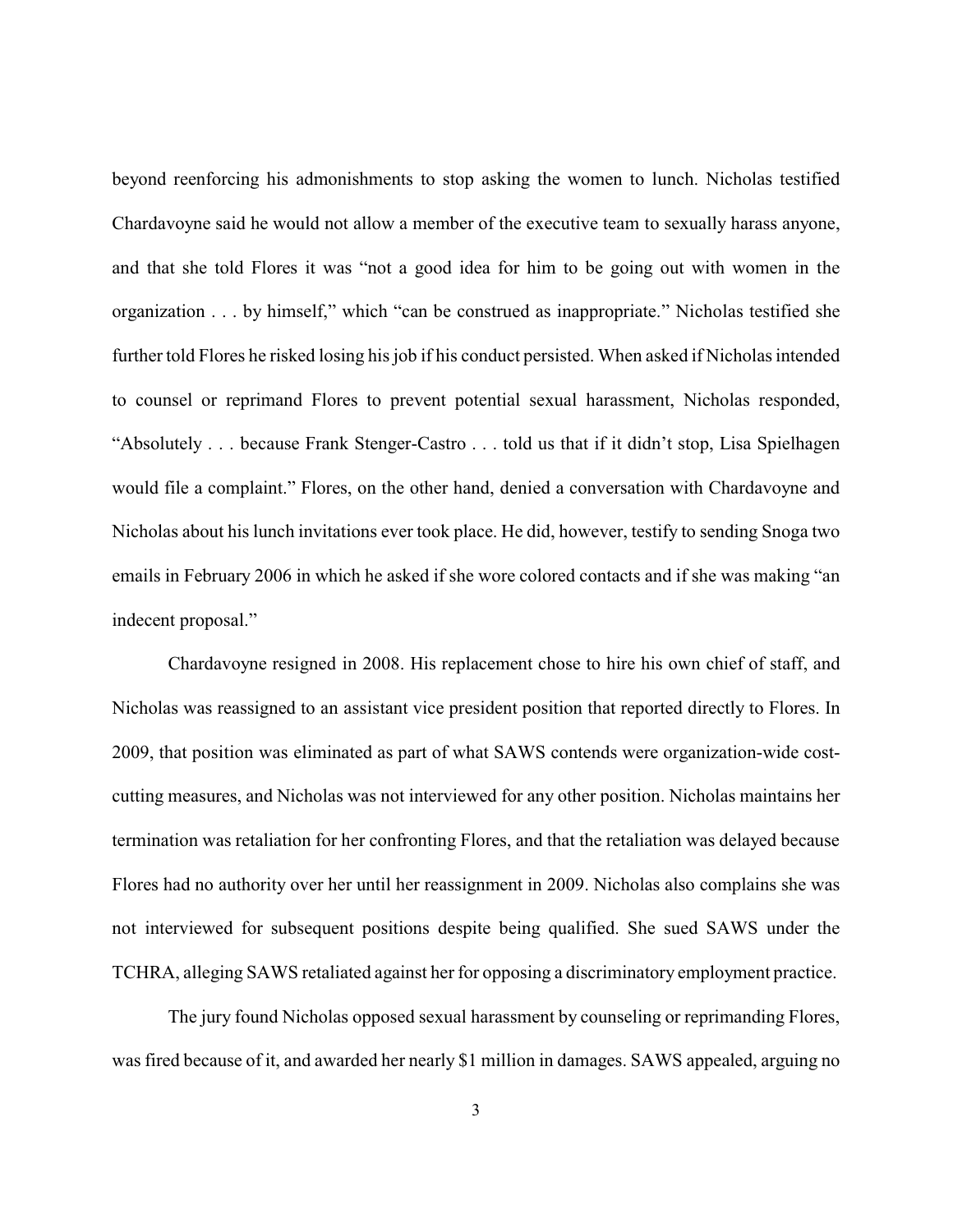reasonable person could have believed sexual harassment under the TCHRA had occurred, and therefore Nicholas did not engage in a "protected activity" under the TCHRA when she confronted Flores. SAWS further argued Nicholas could not show a causal link between her confronting Flores and her eventual termination nearly three years later, and that the trial court failed to apply a statutory damages cap to Nicholas's front-pay damages award. The court of appeals affirmed the trial court's judgment on all three issues, and SAWS sought our review. Because we hold Nicholas did not engage in a protected activity under the TCHRA and consequently dismiss her claim, we do not reach SAWS's second and third issues.

## **II**

SAWS is a governmental entity owned by the City of San Antonio that provides water and wastewater services in Bexar and neighboring counties. As a governmental entity, it is generally immune from suit. *See Tex. Dep't of Parks & Wildlife v. Miranda*, 133 S.W.3d 217, 224 (Tex. 2004). However, the Legislature has waived immunity for claims properly brought under the TCHRA. *Mission Consol. Indep. Sch. Dist. v. Garcia*, 253 S.W.3d 653, 660 (Tex. 2008). But that waiver extends only "to those suits where the plaintiff actually alleges a violation of the TCHRA by pleading facts that state a claim thereunder." *Mission Consol. Indep. Sch. Dist. v. Garcia*, 372 S.W.3d 629, 636 (Tex. 2012) (citing *State v. Lueck*, 290 S.W.3d 876, 881–82 (Tex. 2009)) (other citations omitted). Accordingly, a plaintiff must state a claim for conduct that would violate the TCHRA. *See id.* at 636–37. Otherwise, "any superficial reference to the [TCHRA] in a pleading would be sufficient to establish the State's consent to be sued—and additionally, the trial court's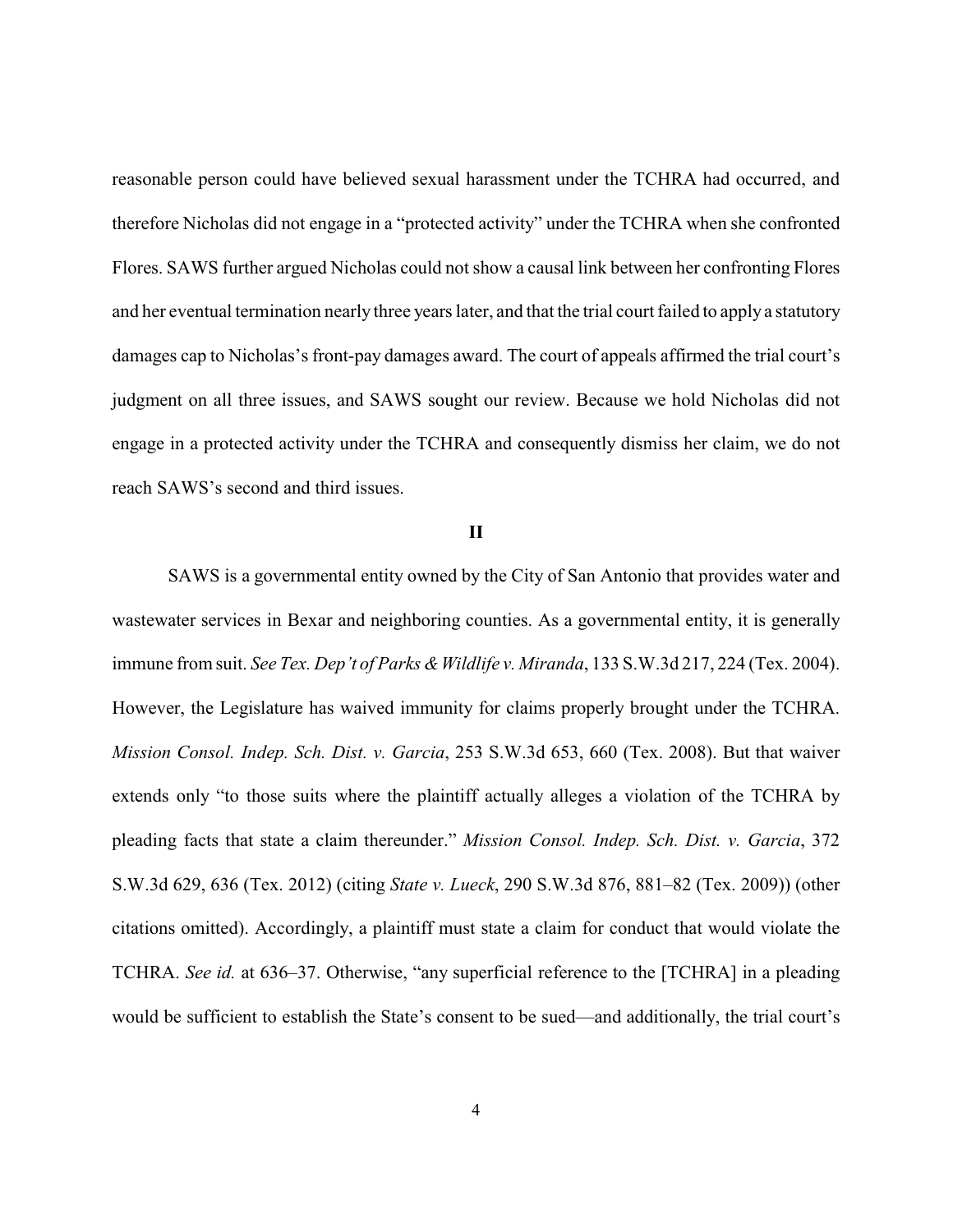jurisdiction over the claim—a result the Legislature did not intend." *Id.* at 637 (citing *Lueck*, 290 S.W.3d at 882).

To establish a trial court's jurisdiction over her TCHRA claim, a plaintiff must "plead the elements of her statutory cause of action—here the basic facts that make up the prima facie case—so that the court can determine whether she has sufficiently alleged a TCHRA violation." *Id.* Nicholas argues the trial court's jurisdiction vested when she met what she describes as the "very minimal" burden of establishing her prima facie case. But once a case has been fully tried on the merits, the prima facie case is no longer relevant. *See Wal-Mart Stores, Inc. v. Canchola*, 121 S.W.3d 735, 739 (Tex. 2003) ("In discrimination cases that have not been fully tried on the merits, we apply the burden-shifting analysis established by the United States Supreme Court. But when a discrimination case has been fully tried on its merits, . . . a reviewing court does not engage in a burden-shifting analysis." (internal citations omitted)). Instead, we simply "inquire whether the evidence is legally sufficient to support the jury's ultimate finding." *Id.* 

Like a failure of proof at the prima facie stage, a failure to prove the elements of a TCHRA claim after a trial on the merits deprives the trial court of jurisdiction. *See Univ. of Hous. v. Barth*, 403 S.W.3d 851, 853 (Tex. 2013) (per curiam) (holding that plaintiff's failure to satisfy objective component of good-faith test for reporting a violation deprived trial court of jurisdiction); *In re United Servs. Auto. Ass'n*, 307 S.W.3d 299, 307 (Tex. 2010) (recognizing "when elements of a statutory claim involve 'the jurisdictional inquiry of sovereign immunity from suit,' those elements can be relevant to both jurisdiction and liability" (quoting *Lueck*, 290 S.W.3d at 883)). SAWS argues there is no evidence Nicholas had a good-faith, reasonable belief that she engaged in a protected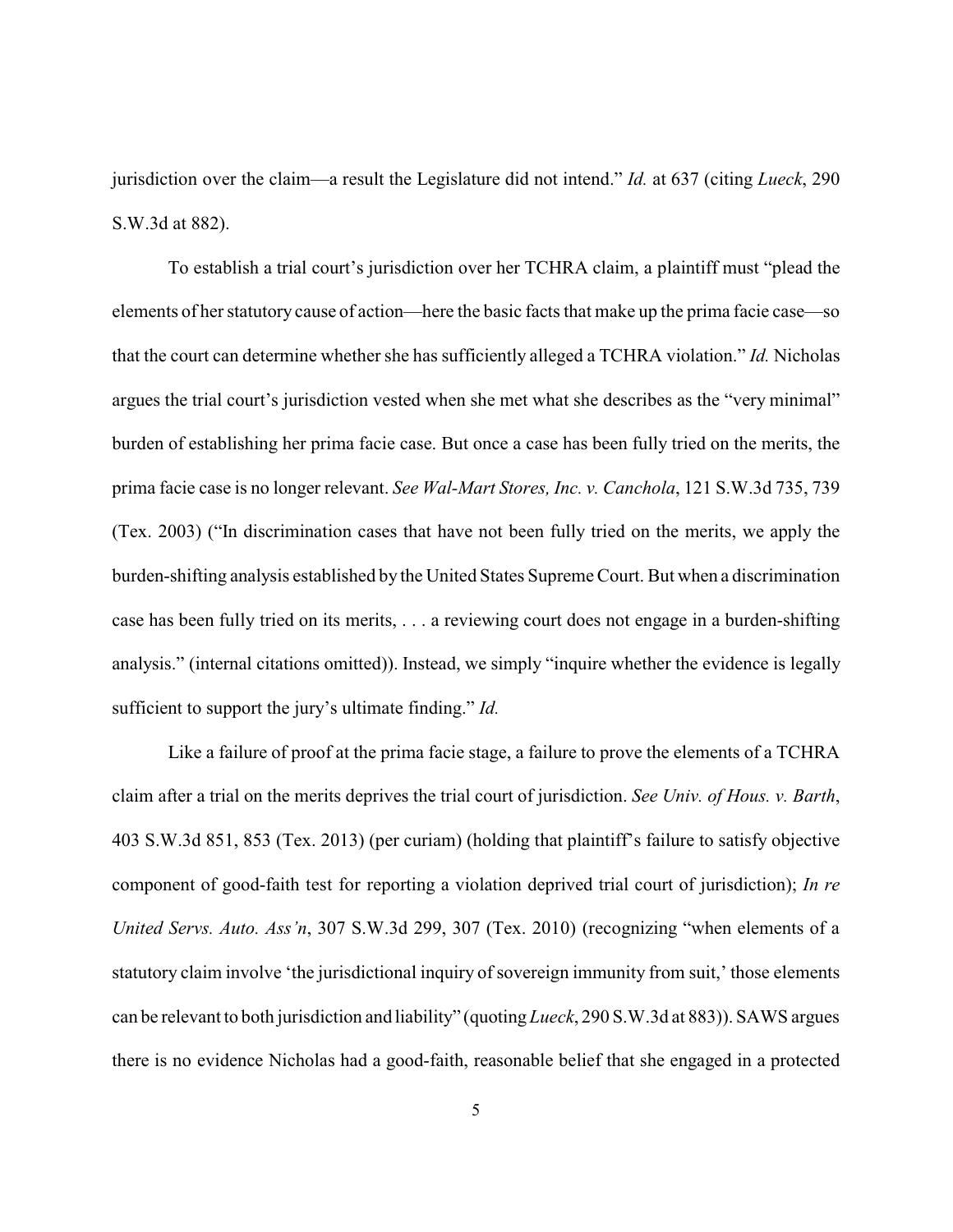activity under the TCHRA. If SAWS is correct, the trial court had no jurisdiction over Nicholas's claim.

Nicholas argues SAWS failed to preserve this argument because it was not presented as a legal-sufficiency challenge below. SAWS concedes it presented its argument below as a factualsufficiency challenge, but contends the point is nonetheless appropriately before this Court because it implicates SAWS's immunity from suit. We agree. The elements of a retaliation claim under the TCHRA are jurisdictional in nature because "the Legislature has waived immunity only for those suits where the plaintiff actually alleges a violation of the TCHRA by pleading facts that state a claim thereunder." *Garcia*, 372 S.W.3d at 636. We have consistently held that jurisdictional arguments concerning immunity waiver cannot be waived. *See Lueck*, 290 S.W.3d at 881 (holding elements of a Whistleblower Act claim are jurisdictional and may not be waived); *Tex. Ass'n of Bus. v. Tex. Air Control Bd.*, 852 S.W.2d 440, 445 (Tex. 1993) (holding jurisdiction "may be raised for the first time on appeal" and may not be waived by the parties). It follows that "an appellate court must consider all of a defendant's immunity arguments, whether the governmental entity raised other jurisdictional arguments in the trial court or none at all." *Dall. Metrocare Servs. v. Juarez*, 420 S.W.3d 39, 41 (Tex. 2013) (per curiam); *see also Rusk State Hosp. v. Black*, 392 S.W.3d 88, 95 (Tex. 2012) (Even "if immunity is first asserted on interlocutory appeal, [the interlocutory-appeal statute] does not preclude the appellate court from having to consider the issue at the outset in order to determine whetherit has jurisdiction to address the merits."); *Univ. of Hous. v. Barth*, 313 S.W.3d 817, 818 (Tex. 2010) (per curiam) (holding court of appeals erred in concluding governmental entity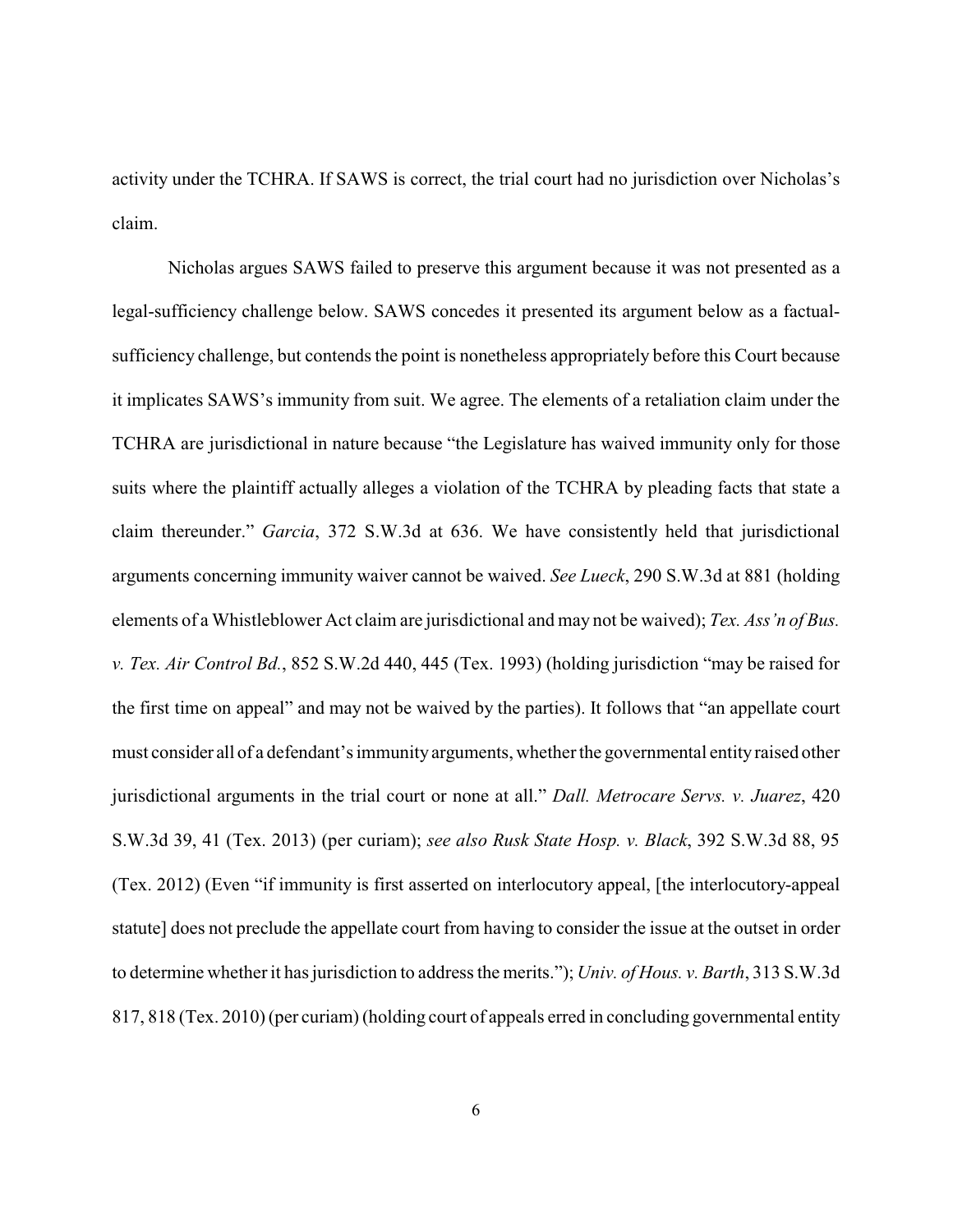waived jurisdictional challenge). We are accordingly obliged to consider SAWS's jurisdictional argument.

## **III**

Because the TCHRA was enacted in part to "provide for the execution of the policies of Title VII of the Civil Rights Act of 1964 and its subsequent amendments," we look to relevant federal law for guidance when the relevant provisions of Title VII are analogous. *See* TEX. LAB. CODE § 21.001(1); *AutoZone, Inc. v. Reyes*, 272 S.W.3d 588, 592 (Tex. 2008) (per curiam). The TCHRA prohibits employers from engaging in retaliatory action against an employee for opposing a discriminatory practice. TEX. LAB. CODE  $\S$ § 21.051, 055(1). To establish a violation, the employee must show that: (1) she engaged in an activity protected by the TCHRA, (2) an adverse employment action occurred, and (3) there exists a causal link between the protected activity and the adverse action. *See Evans v. City of Hous.*, 246 F.3d 344, 352 (5th Cir. 2001); *Gonzalez v. Champion Techs., Inc.*, 384 S.W.3d 462, 472 (Tex. App.—Houston [14th Dist.] 2012, no pet.). An employee engages in a protected activitywhen she "opposes a discriminatory practice," "makes or files a charge," "files a complaint," or "testifies, assists, or participates in any manner in an investigation, proceeding, or hearing." TEX. LAB. CODE § 21.055. Here, Nicholas contends she opposed a discriminatory practice in the form of sexual harassment. Sexual harassment is a recognized cause of action under Title VII and the TCHRA. *Waffle House, Inc. v. Williams*, 313 S.W.3d 796, 804 (Tex. 2010).

Opposition to a discriminatory practice is a protected activity irrespective of the merits of the underlying discrimination claim. *City of Waco v. Lopez*, 259 S.W.3d 147, 151 (Tex. 2008). However,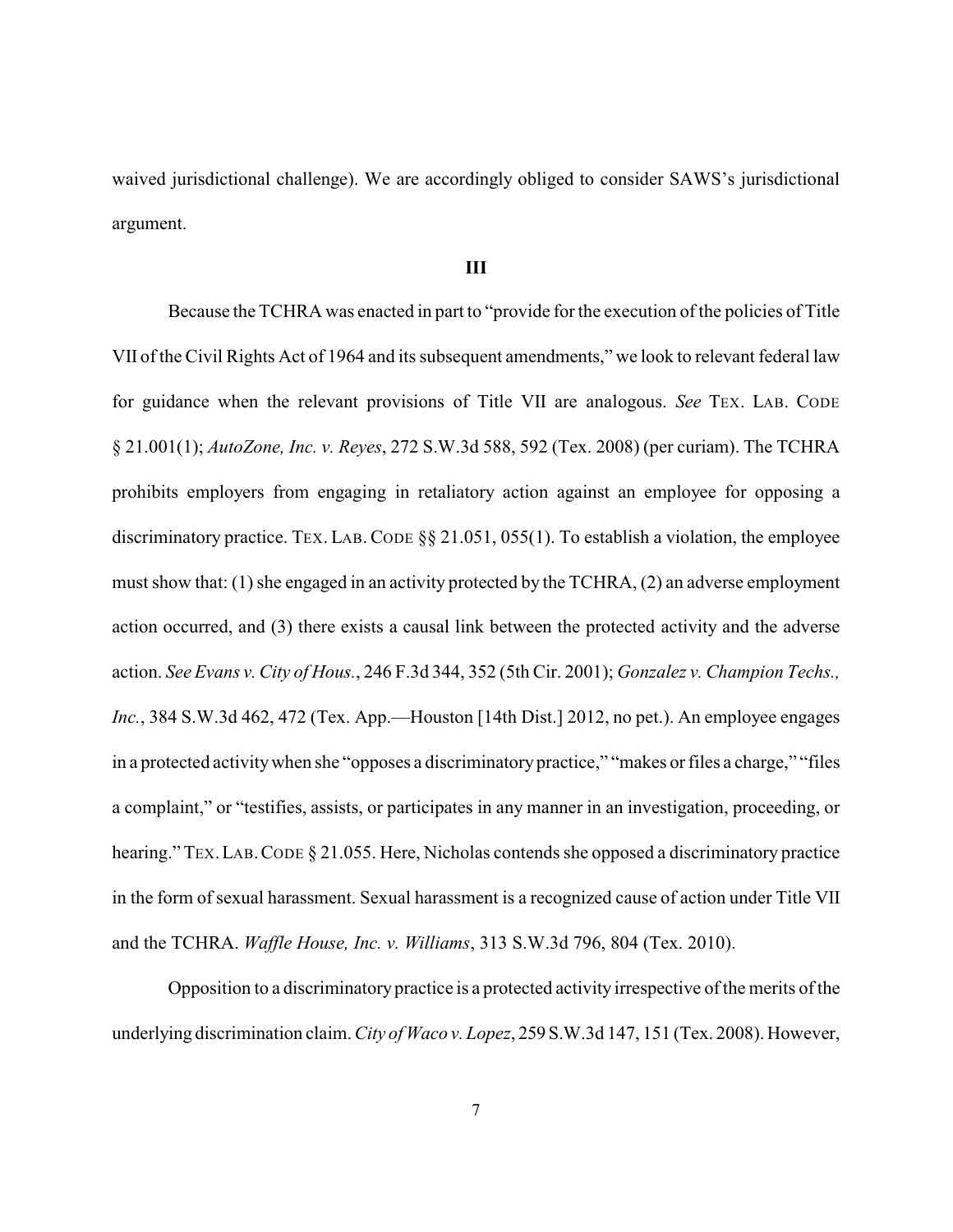to establish an employee opposed a discriminatory practice, the employee must demonstrate a goodfaith, reasonable belief that the underlying discriminatory practice violated the TCHRA. *See Turner v. Baylor Richardson Med. Ctr.*, 476 F.3d 337, 348 (5th Cir. 2007) ("To satisfy this opposition requirement, [the claimant] need only show that she had a 'reasonable belief that the employer was engaged in unlawful employment practices.'" (quoting*Byers v. Dallas Morning News, Inc.*, 209 F.3d 419, 428 (5th Cir. 2000))); *Cox & Smith Inc. v. Cook*, 974 S.W.2d 217, 224 (Tex. App.—San Antonio 1998, pet. denied) ("The employee is not required to show that there was actual existence of an unlawful practice, only that she held a good[-]faith reasonable belief that the employer engaged in activity made unlawful by Title VII or the TCHRA."). The court of appeals acknowledged this requirement but concluded that "Nicholas established she held a good[-]faith belief that Flores may have engaged in sexual harassment and that her belief was objectively reasonable in light of the record presented." *San Antonio Water Sys. v. Nicholas*, 441 S.W.3d 382, 391 (Tex. App.—San Antonio 2013). We disagree.

We first clarify the scope of the conduct that may be considered. On appeal, Nicholas points to allegedly inappropriate emails Flores sent to Snoga concerning whether she wore colored contact lenses and asking whether she was making "an indecent proposal." But Nicholas testified she did not see these emails until the day before her deposition, and that her counseling of Flores "wasn't based upon these emails." Therefore, we do not consider them. When a plaintiff argues she opposed a discriminatory practice, "the relevant conduct does not include conduct that actually occurred . . . but was unknown to the person claiming [retaliation]." *Clover v. Total Sys. Servs., Inc.*, 176 F.3d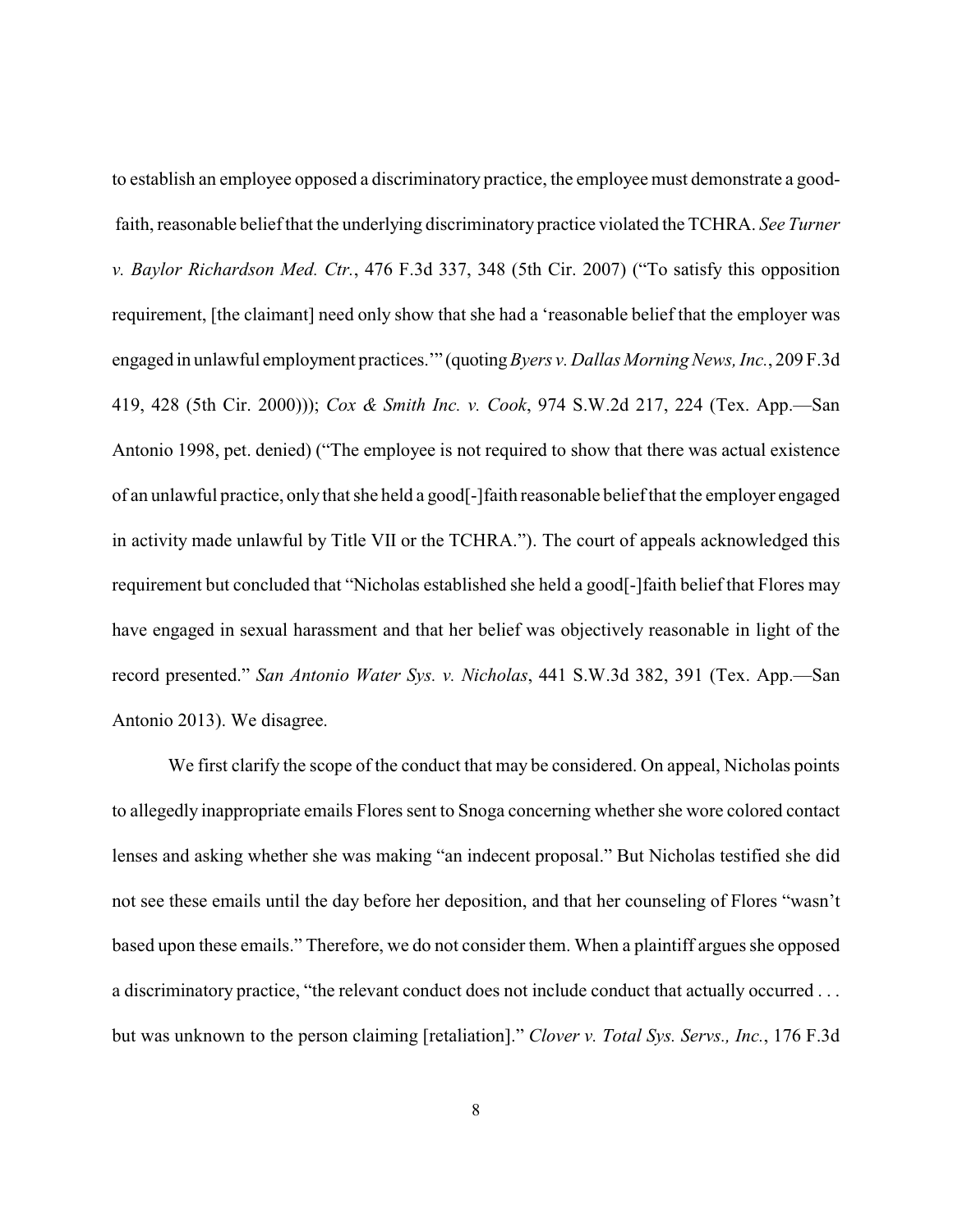1346, 1352 (11th Cir. 1999). "Instead, what counts is only the conduct that person opposed, which cannot be more than what she was aware of." *Id.* Nicholas argues only that she confronted Flores about his lunch invitations.

Nicholas testified she acted on information that Flores had "invited [Spielhagen] out to lunch before or repeatedly, several times anyway" and that Snoga "had a similar complaint." Regardless of what Nicholas subjectively believed about Flores's conduct, no reasonable person would believe that a handful of lunch invitations amounted to sexual harassment actionable under the TCHRA. We have previously recognized that "[t]o make out a statutory sexual-harassment claim, the employee must prove more than that she found the harassment offensive." *Waffle House*, 313 S.W.3d at 805. Rather, "[t]he TCHRA contemplates discrimination affecting the 'terms, conditions, or privileges of employment.'" *Id.* (citing TEX. LAB. CODE § 21.051(1)). Accordingly, sexual harassment is actionable "only if it is so severe or pervasive as to alter the conditions of [the victim's] employment and create an abusive working environment." *Clark Cty. Sch. Dist. v. Breeden*, 532 U.S. 268, 270 (2001) (alteration in original) (quoting *Faragher v. City of Boca Raton*, 524 U.S. 775, 786 (1998)) (internal quotation marks omitted). We determine whether such an environment exists by "'looking at all the circumstances,' including the 'frequency of the discriminatory conduct; its severity; whether it is physically threatening or humiliating, or a mere offensive utterance; and whether it unreasonably interferes with an employee's work performance.'" *Faragher*, 524 U.S. at 787–88 (quoting *Harris v. Forklift Sys., Inc.*, 510 U.S. 17, 23 (1993)). Offhand comments and isolated incidents, unless extremely serious, typically will not amount to discriminatory changes in the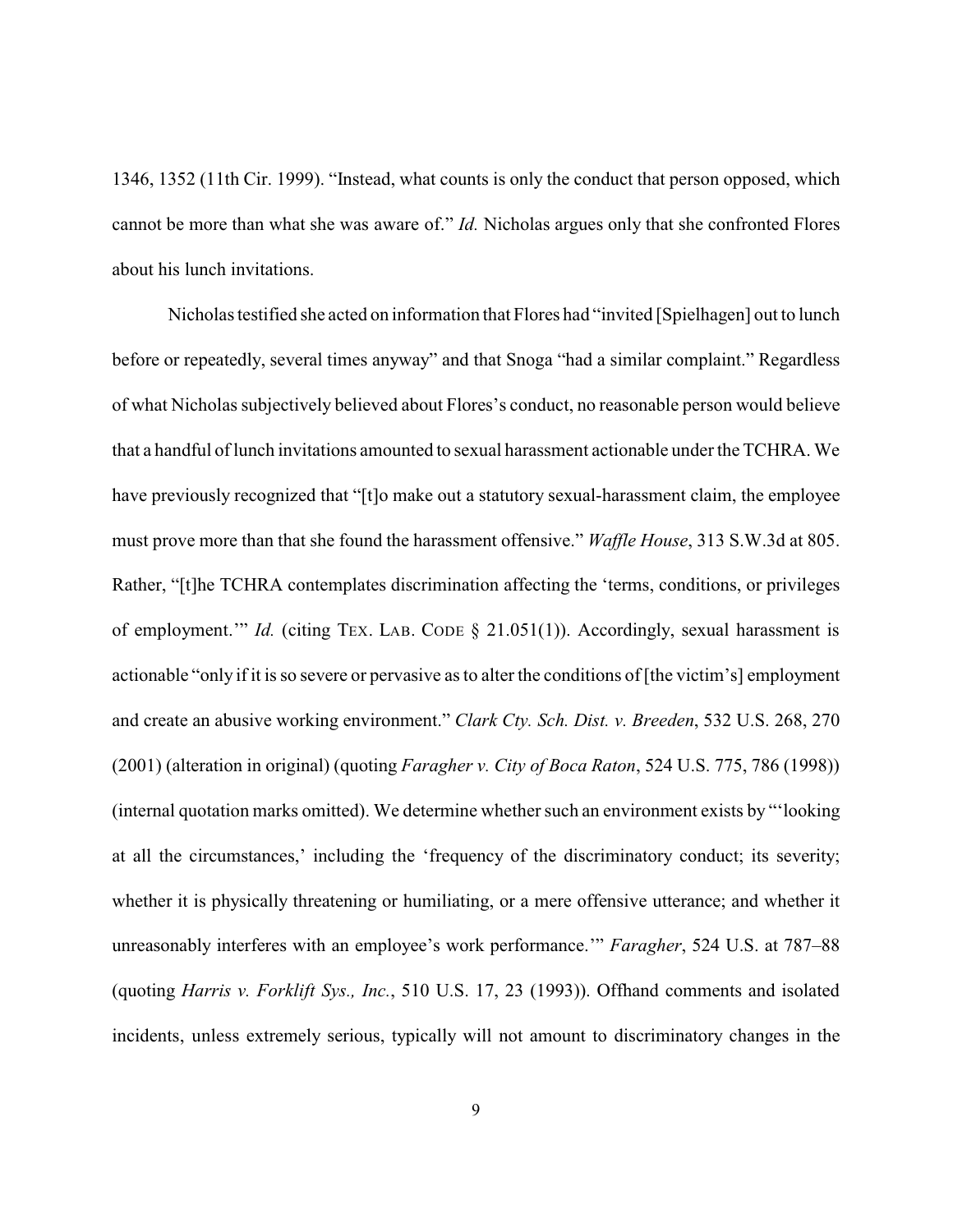"terms, conditions, or privileges of employment." *See id.* at 788. Flores's lunch invitations may have been unwelcome, but no reasonable person could believe they constituted sexual harassment actionable under the law. We do not mean to say that lunch invitations can never be a component of a viable sexual-harassment claim, but under the facts of this case the lunch invitations were not so severe or pervasive as to alter the conditions of employment or create an abusive work environment.

In holding otherwise, the court of appeals focused only on the *subjective* belief of the actors involved, pointing to Chardavoyne's testimonythat Stenger-Castro told him Spielhagen said she was being harassed and that she would file a formal complaint if the invitations did not stop. And although Stenger-Castro testified Spielhagen did not feel she was harassed nor threatened to formally complain, he nonetheless admitted Flores's behavior was "risky." Therefore, he went to Chardavoyne out of an abundance of caution, though he did not believe SAWS's sexual-harassment policy had been violated. But none of these precautionary measures establishes a good-faith, reasonable belief that sexual harassment under the TCHRA had occurred. Even Nicholas testified that the decision to confront Flores was made to "prevent sexual harassment potentially." At most, steps were taken to prevent unactionable conduct from becoming actionable. But the standard in retaliation cases is that "an objectively reasonable belief that a violation is actually occurring based on circumstances that the employee observes and reasonably believes." *Jordan v. Alt. Res. Corp.*, 458 F.3d 332, 341 (4th Cir. 2006) (explaining that retaliation claim must involve statutory violation that "has happened or is in progress").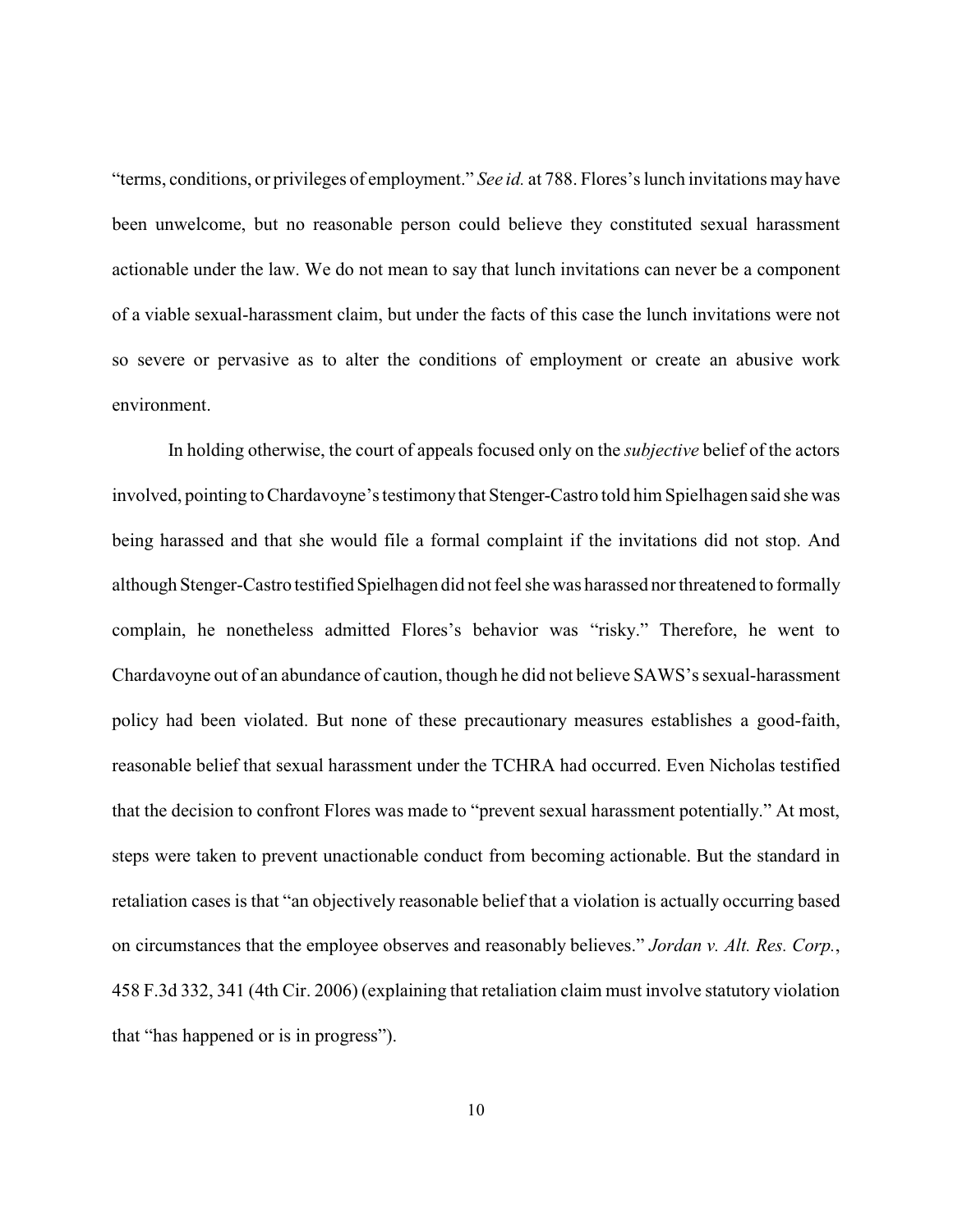Moreover, the conduct in this case pales in comparison to offensive but isolated conduct other courts have held could not be the basis of a good-faith reasonable belief the law had been violated. *See Breeden*, 532 U.S. at 271 (holding single incident of male employee reading aloud sexual innuendo contained in a psychological evaluation, at which he and another male employee chuckled, could not reasonably been seen as violating the law); *Amos v. Tyson Foods, Inc.*, 153 F. App'x 637, 640, 646 (11th Cir. 2005) (holding single instance of male employee entering women's restroom and "gawking" at undressed women could not create objectively reasonable belief that claimants suffered illegal sexual harassment); *Fogleman v. Greater Hazleton Health Alliance*, 122 F. App'x 581, 584 (3d Cir. 2004) (holding female employee could not reasonably believe she had been sexually harassed when male supervisor commented on her underwear being visible under her uniform). Indeed, the court of appeals in this case has itself previously held unactionable conduct arguablymore egregious than the lunch invitations at issue here. In *Cox &Smith Inc. v. Cook*, a male supervisor told the plaintiff a former supervisor "always talks about your breasts" and that "[w]e thought you and he were hiding the salami." 974 S.W.2d at 221. The supervisor also told the plaintiff an offensive joke and made comparisons between the plaintiff and Hillary Clinton that the plaintiff believed were sexual in nature. *Id.* at 226. Nonetheless, the court of appeals held the plaintiff could not have reasonably believed that these incidents constituted actionable sexual harassment under the TCHRA*. Id.* at 227. Without approving or disapproving *Cook*, we find the conduct at issue here insufficient to give rise to any reasonable good-faith allegation of sexual harassment.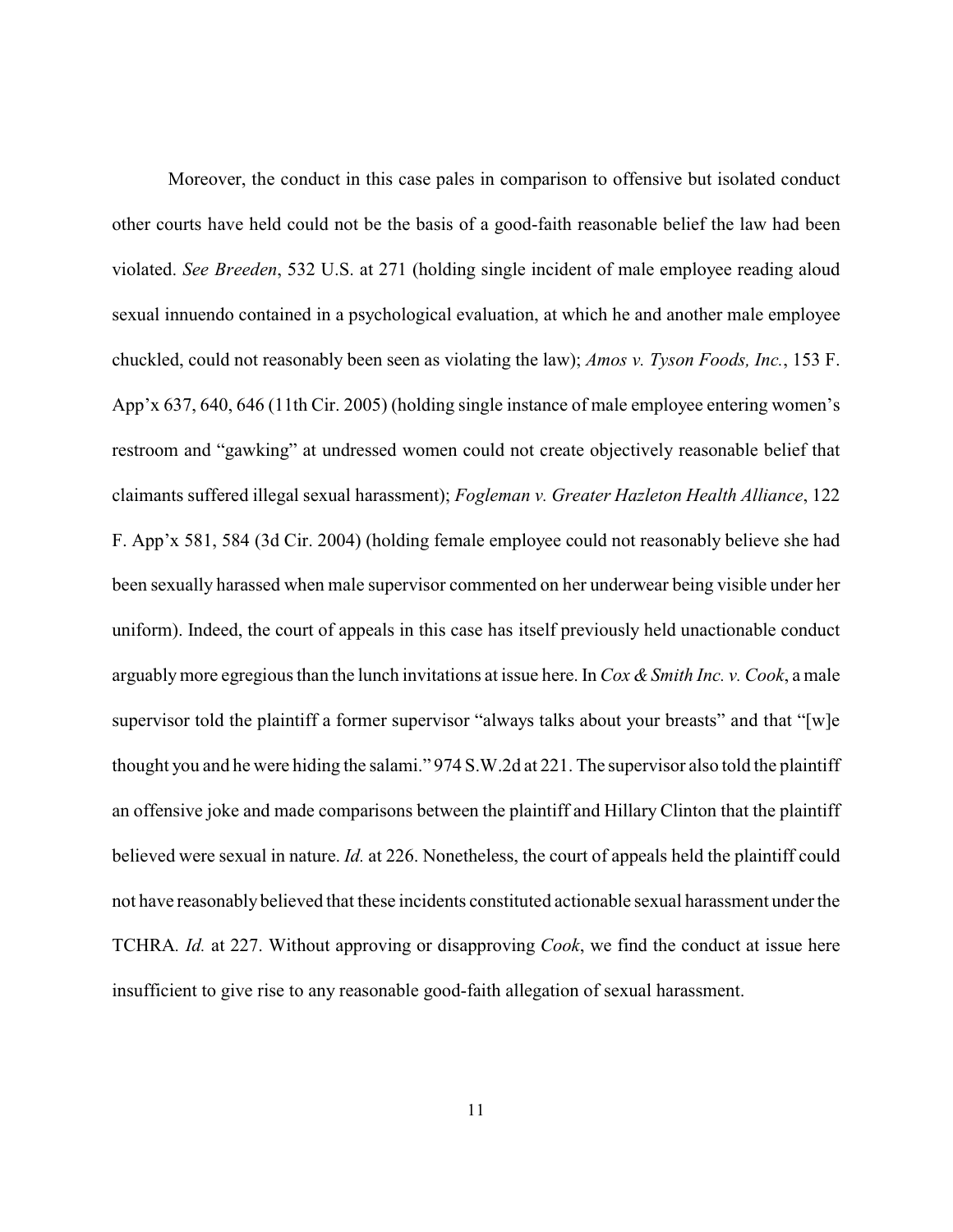Nicholas separately argues that because SAWS did not request definitions of keyterms, such as "sexual harassment," in an instruction accompanying the liability question that was submitted to the jury, the jury was entitled to ascertain its ordinary usage. Accordingly, Nicholas argues it is too late for SAWS to argue this claim should be measured against the standard of sexual harassment under TCHRA and Title VII case law and that this Court is bound to review the evidence in light of the ordinary meaning of "sexual harassment."

The trial court instructed the jury that "[t]o oppose sexual harassment, [Nicholas's] action in counseling and reprimanding [Flores] for sexual harassment must have been based on a reasonable, good faith belief that his conduct actuallyviolated the Texas Labor Code, even if she was ultimately mistaken." SAWS responds that the charge is consistent with the TCHRA and case law and that courts reviewing legal sufficiency are not bound by how terms were defined in the jury charge. We do not pass judgment on the correctness of the instruction because we agree with SAWS that it ultimately has no bearing on whether the trial court had jurisdiction over Nicholas's claims. Sovereign immunity can be waived only by statute. *City of Hous. v. Williams*, 353 S.W.3d 128, 134 (Tex. 2011) ("[I]mmunity can be waived, but we defer to the Legislature to do so by statute."). Charge error cannot confer jurisdiction where none exists.

\* \* \*

Because Nicholas could not have reasonably believed Flores's lunch invitations constituted an unlawful employment practice, her response in counseling or reprimanding Flores was not a protected activity under the TCHRA. Nicholas therefore not only failed to prove her retaliation